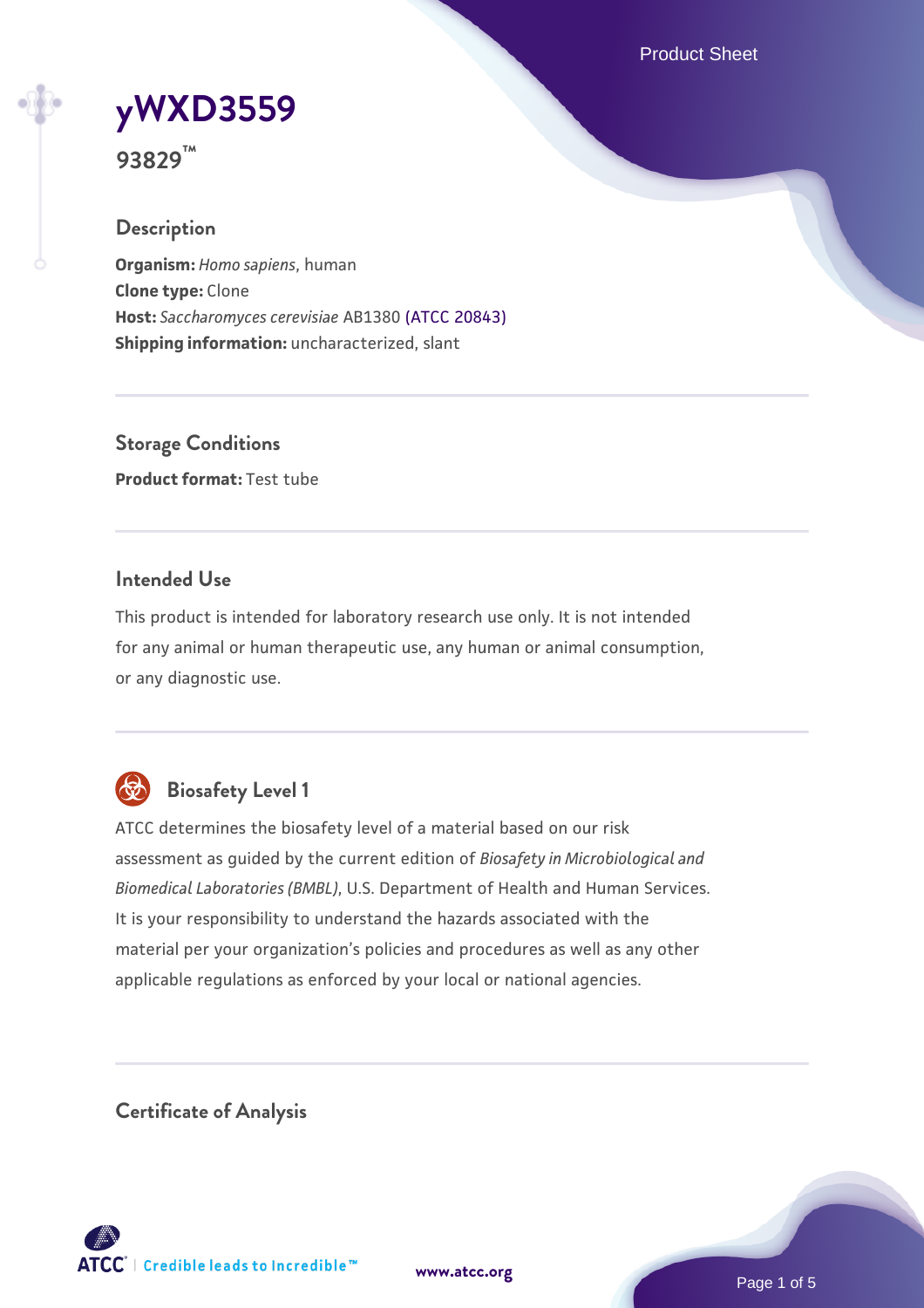## **[yWXD3559](https://www.atcc.org/products/93829)** Product Sheet **93829**

For batch-specific test results, refer to the applicable certificate of analysis that can be found at www.atcc.org.

### **Insert Information**

**Type of DNA:** genomic **Genome:** Homo sapiens **Chromosome:** X X pter-q27.3 **Gene name:** DNA Segment, single copy **Gene product:** DNA Segment, single copy [DXS5078] **Gene symbol:** DXS5078 **Contains complete coding sequence:** Unknown **Insert end:** EcoRI

#### **Vector Information**

**Construct size (kb):** 70.0 **Intact vector size:** 11.454 **Vector name:** pYAC4 **Type of vector:** YAC **Host range:** *Saccharomyces cerevisiae*; *Escherichia coli* **Vector information:** other: telomere, 3548-4235 other: telomere, 6012-6699 Cross references: DNA Seq. Acc.: U01086 **Cloning sites:** EcoRI **Markers:** SUP4; HIS3; ampR; URA3; TRP1 **Replicon:** pMB1, 7186-7186; ARS1, 9632-10376

# **Growth Conditions**

**Medium:** 



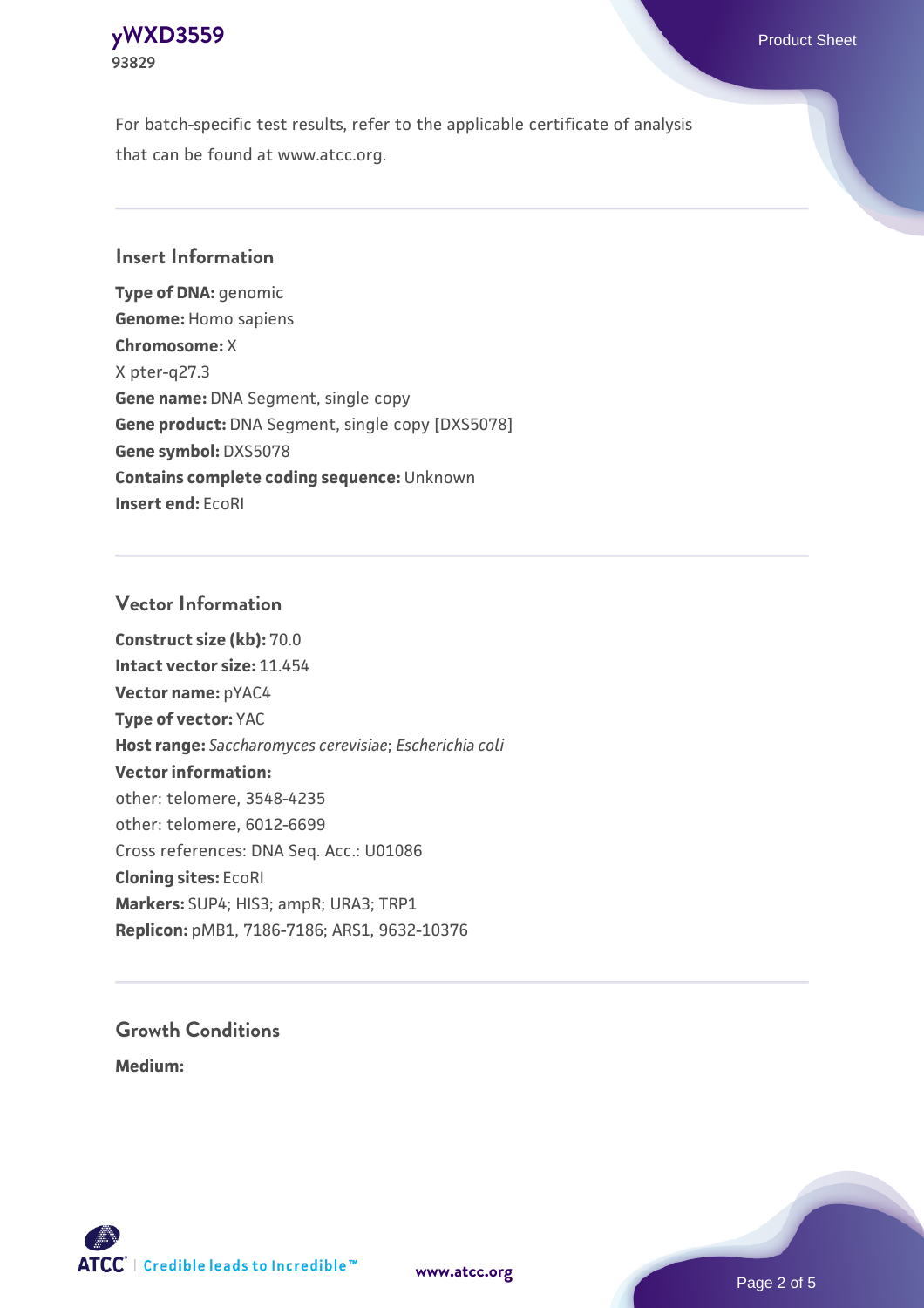**[yWXD3559](https://www.atcc.org/products/93829)** Product Sheet **93829**

[ATCC Medium 1245: YEPD](https://www.atcc.org/-/media/product-assets/documents/microbial-media-formulations/1/2/4/5/atcc-medium-1245.pdf?rev=705ca55d1b6f490a808a965d5c072196) **Temperature:** 30°C

#### **Notes**

More information may be available from ATCC (http://www.atcc.org or 703- 365-2620).

#### **Material Citation**

If use of this material results in a scientific publication, please cite the material in the following manner: yWXD3559 (ATCC 93829)

#### **References**

References and other information relating to this material are available at www.atcc.org.

#### **Warranty**

The product is provided 'AS IS' and the viability of ATCC® products is warranted for 30 days from the date of shipment, provided that the customer has stored and handled the product according to the information included on the product information sheet, website, and Certificate of Analysis. For living cultures, ATCC lists the media formulation and reagents that have been found to be effective for the product. While other unspecified media and reagents may also produce satisfactory results, a change in the ATCC and/or depositor-recommended protocols may affect the recovery, growth, and/or function of the product. If an alternative medium formulation or reagent is used, the ATCC warranty for viability is no longer



**[www.atcc.org](http://www.atcc.org)**

Page 3 of 5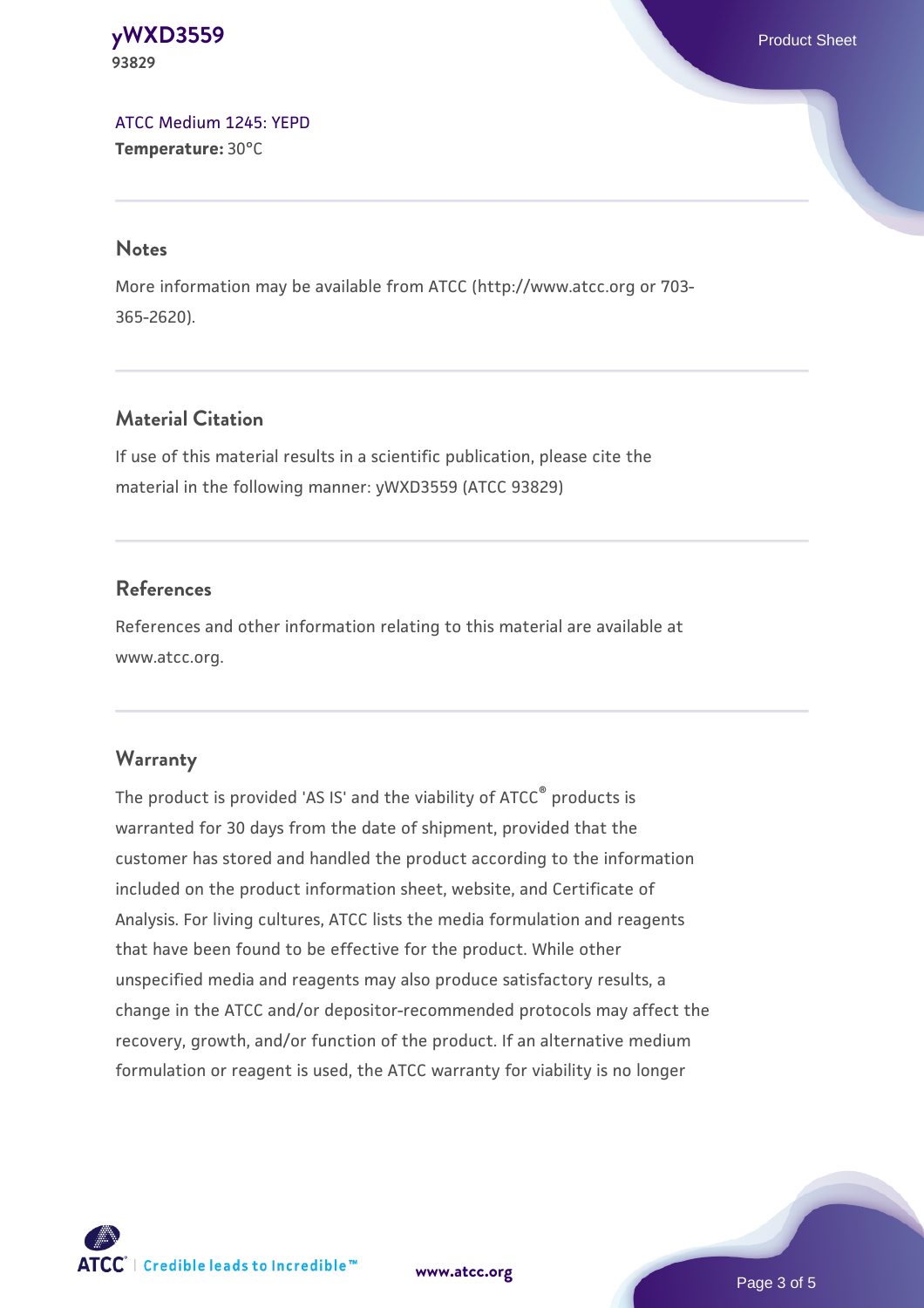**[yWXD3559](https://www.atcc.org/products/93829)** Product Sheet **93829**

valid. Except as expressly set forth herein, no other warranties of any kind are provided, express or implied, including, but not limited to, any implied warranties of merchantability, fitness for a particular purpose, manufacture according to cGMP standards, typicality, safety, accuracy, and/or noninfringement.

#### **Disclaimers**

This product is intended for laboratory research use only. It is not intended for any animal or human therapeutic use, any human or animal consumption, or any diagnostic use. Any proposed commercial use is prohibited without a license from ATCC.

While ATCC uses reasonable efforts to include accurate and up-to-date information on this product sheet, ATCC makes no warranties or representations as to its accuracy. Citations from scientific literature and patents are provided for informational purposes only. ATCC does not warrant that such information has been confirmed to be accurate or complete and the customer bears the sole responsibility of confirming the accuracy and completeness of any such information.

This product is sent on the condition that the customer is responsible for and assumes all risk and responsibility in connection with the receipt, handling, storage, disposal, and use of the ATCC product including without limitation taking all appropriate safety and handling precautions to minimize health or environmental risk. As a condition of receiving the material, the customer agrees that any activity undertaken with the ATCC product and any progeny or modifications will be conducted in compliance with all applicable laws, regulations, and guidelines. This product is provided 'AS IS' with no representations or warranties whatsoever except as expressly set forth herein and in no event shall ATCC, its parents, subsidiaries, directors, officers, agents, employees, assigns, successors, and affiliates be liable for indirect, special, incidental, or consequential damages of any kind in connection with or arising out of the customer's use of the product. While reasonable effort is made to ensure authenticity and reliability of materials on deposit, ATCC is not liable for damages arising from the misidentification or



**[www.atcc.org](http://www.atcc.org)**

Page 4 of 5